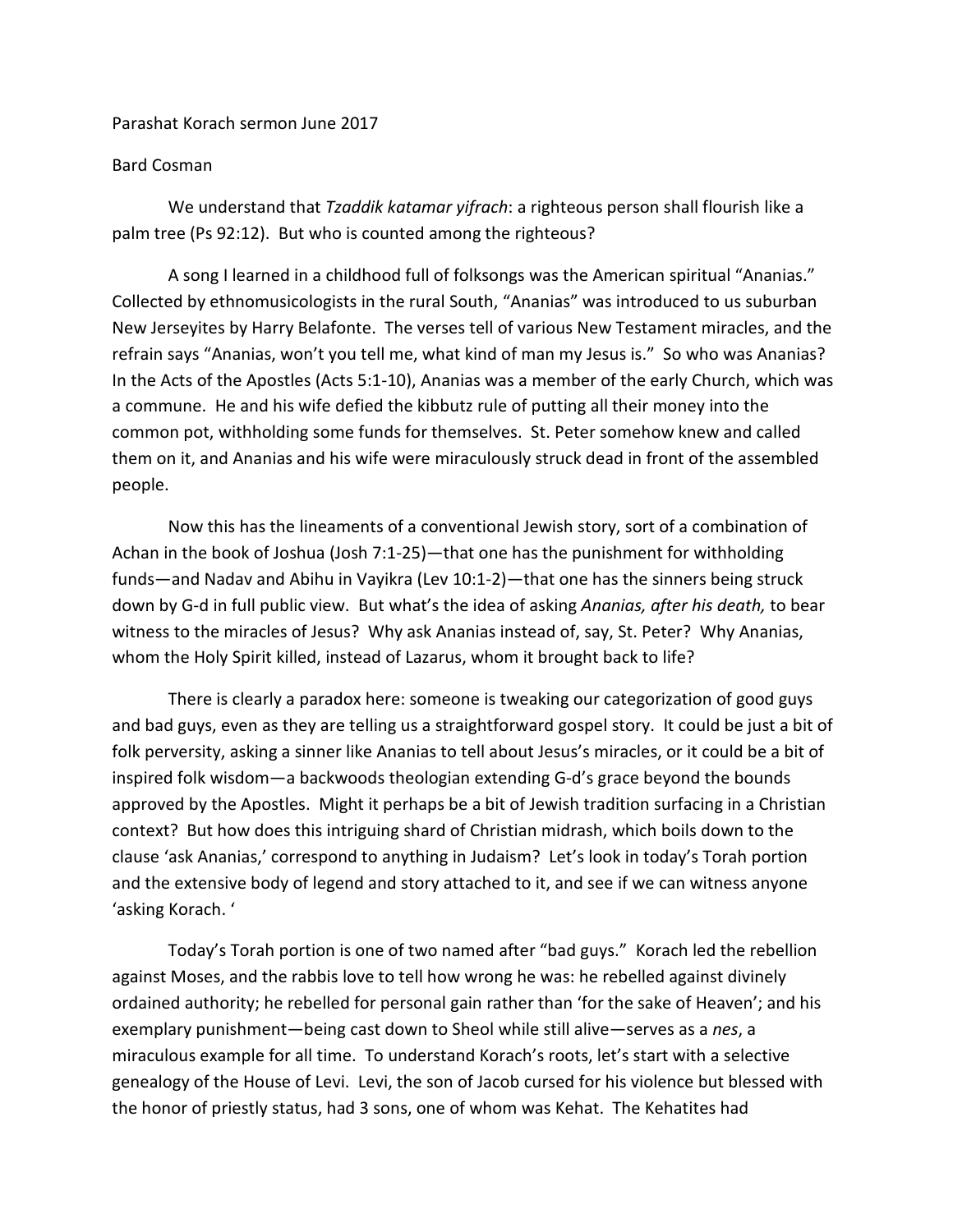responsibility for the sacred appliances of the tabernacle--the lampstand, the basins, etc. Kehat's first 2 sons were Amram and Yitzhar (which means 'oil'). Amram's children were Miriam, Aaron, and Moses, and Yitzhar's eldest son was Korach. Thus Korach was the first cousin of Moses and Aaron.

When Moses, the second son of Kehat's first son, got a position that amounted to king, Korach reasonably expected that he, as the first son of Kehat's second son, would also get one of the top jobs—something like High Priest. By passing over Korach in favor of his brother Aaron, Moses broke the rule of primogeniture—the rule of giving valuable stuff to the firstborn—in favor of nepotism, the rule of keeping good stuff close to home. Another position Korach thought he was in line for was that of tribal leader, or prince, of the Levites. But Moses appointed a younger cousin to that position, so Korach was twice passed over and twice resentful.

This isn't the only insult to primogeniture that Moses was charged with: two generations back, Jacob's first-born Reuben had been supplanted by his younger brother Judah, in the contest for primacy among the tribes. But when rebellion came to a head, it was led not only by Korach but also by Reubenite leaders who wanted their #1 first-born position back. So the whole rebellion was based on the hidebound principle of primogeniture, both among the Levites and among the tribes themselves.

In addition to an unsound principle to work from, the rabbis give Korach slick, superficial arguments to level against Moses. Korach dresses his followers in tallesim made entirely of blue *tchelet* cloth, and then asks Moses if they need *tchelet* in their fringes. Yes they do, says Moses, and Korach skewers him for a rule-bound pedant. Korach shows Moses a room and asks if it needs a mezuzah. Of course, says Moses. Korach throws open the door, triumphantly revealing a room full of Torah scrolls: what need for a tiny mezuzah scroll in that distinguished assembly? Moses wants to make the point that a full room might become empty someday, but he can't get a word in over the laughter of the rebels. And Korach shows Moses a bit of brown skin on a man's face and asks if he is cleared for priestly duties. Moses says no, sorry, that man has a skin disease. Korach now reveals that the entire man is brown, and Moses says Oh, an Ethiopian—of course he can lead services. My point exactly, says Korach, and the rebels snicker appreciatively.

Having lost the contest on rhetorical grounds, if not on the logical merits, Moses resorts to force, asking G-d to kill Korach. G-d knew this request was coming, and way back on the evening of the  $6<sup>th</sup>$  day of Creation He prepared the "mouth of the earth" to swallow Korach. In Pirke Avot (Avot 5:6) we read "10 things were created on Shabbas eve at twilight: the mouth of the earth, the mouth of the well, the mouth of the donkey…," etc. The "mouth of the earth" is #1 on the list of Hashem's 10 secret weapons: this is an important showdown. G-d deploys the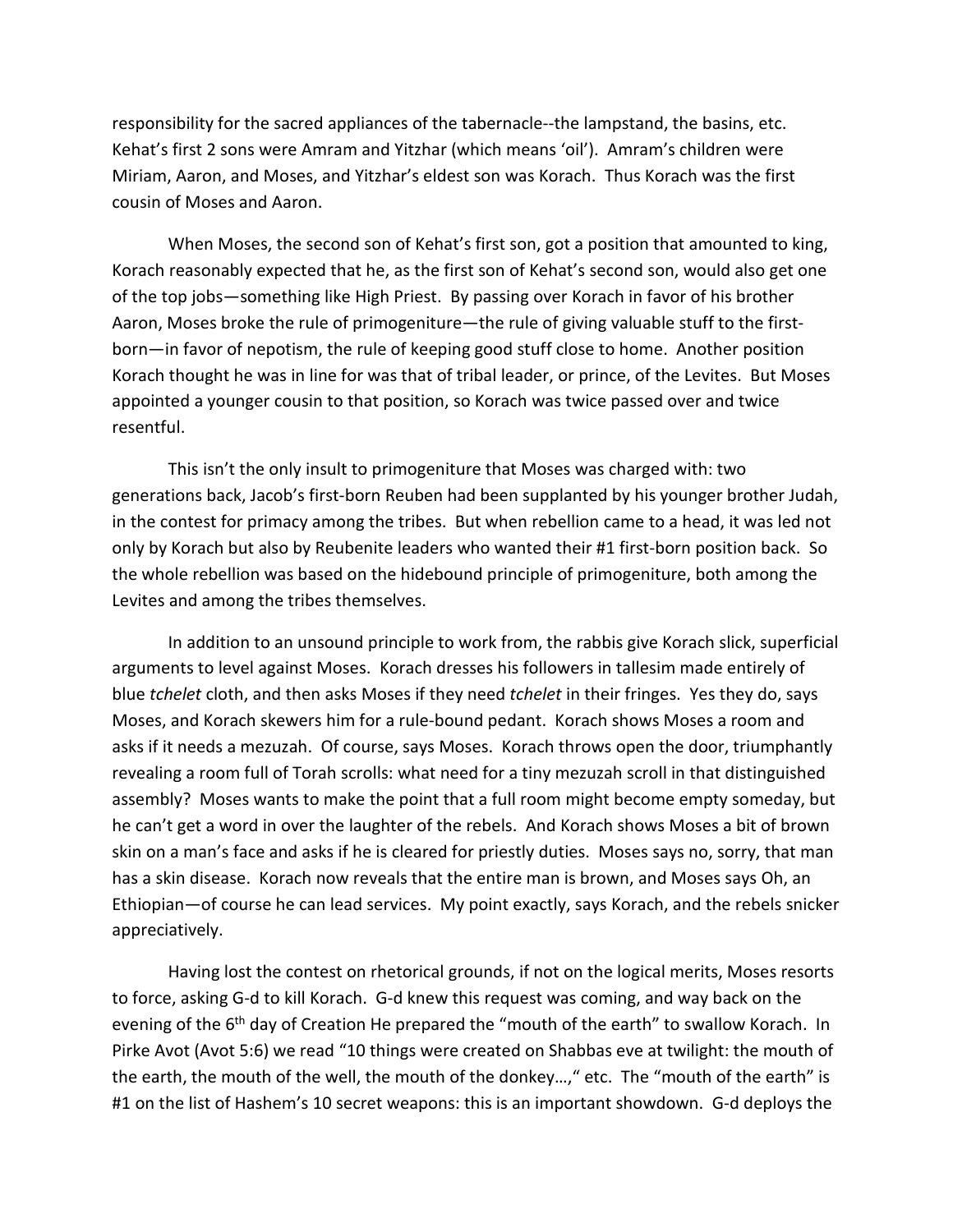weapon, Korach goes down to Sheol alive, and Korach is surprised and alarmed—it shouldn't be happening this way.

Why was Korach surprised? Because, according to midrash, in addition to being fabulously wealthy and phenomenally clever, Korach was a genuine prophet, and he used his prophetic gifts to look into his family's future. He could see that one of his descendants 16 generations later, Samuel, would be greater than Moses; arguably, since Samuel combined the functions of king and high priest, he was as great as Moses and Aaron put together. Korach could also see that his father's name Yitzhar, which means 'oil,' would be justified when Samuel used oil to anoint Kings Saul and David. Oil would always be king, and the maker of kings. Korach felt secure in his ability to challenge Moses, because he could see his own line flourishing in the future, while Moses's line would die out or sink into obscurity. So imagine the shock and awe when Korach found himself dumped into Sheol. There must be some mistake: doesn't Hashem always either punish or elevate individuals and their genealogies together?

This was Korach's great error, not to mention the story's contribution to modernity, but it was an understandable mistake. Before and largely since, ties between parent and child included legacies of divine reward and punishment: every Amalekite is evil, kingship runs forever in the line of David, and the descendant of a *mamzer* can't enter the holy congregation, even unto the 10<sup>th</sup> generation. But in the case of Moses and Korach, Hashem broke the links between fathers and sons in two different ways. First, He trashed primogeniture, and second, He allowed Korach's sons to chart their own course. How could Korach's sons escape their father's fate? After all, the text says that the earth "swallowed them up with their households, all Korach's people and their possessions. They went down alive into Sheol, with all that belonged to them…"(Num 16:32). It is said that even a borrowed pin that belonged to a Korachite would detach itself from a non-Korachite's garment and roll down into Sheol. So surely Korach's sons were doomed.

But, as we'll read three weeks from now, "*oovnay-Korach lo-meytoo*." This terse pasuk reads like a software patch: "and by the way the sons of Korach, they did not die" (Num 26:11); but the Midrash fills in the details: as all the families and possessions of the Korach cabal tumbled down to Sheol, Korach's sons petitioned G-d wordlessly to save them. Hashem heard and caused platforms and then columns to rise up beneath them, so that while the unrepentant Korachites went on falling, the sons of Korach found themselves like the latter-day stylites, sitting on top of towers, rising high above their hellish surroundings. And those towers kept rising, past the roots of the trees and the thickness of the earth, until the sons of Korach were back on the surface, among the people, blinking in the copper-colored sunlight. This experience made a lasting impression, and henceforth the sons of Korach tended to write about having 'been to Hell and back.'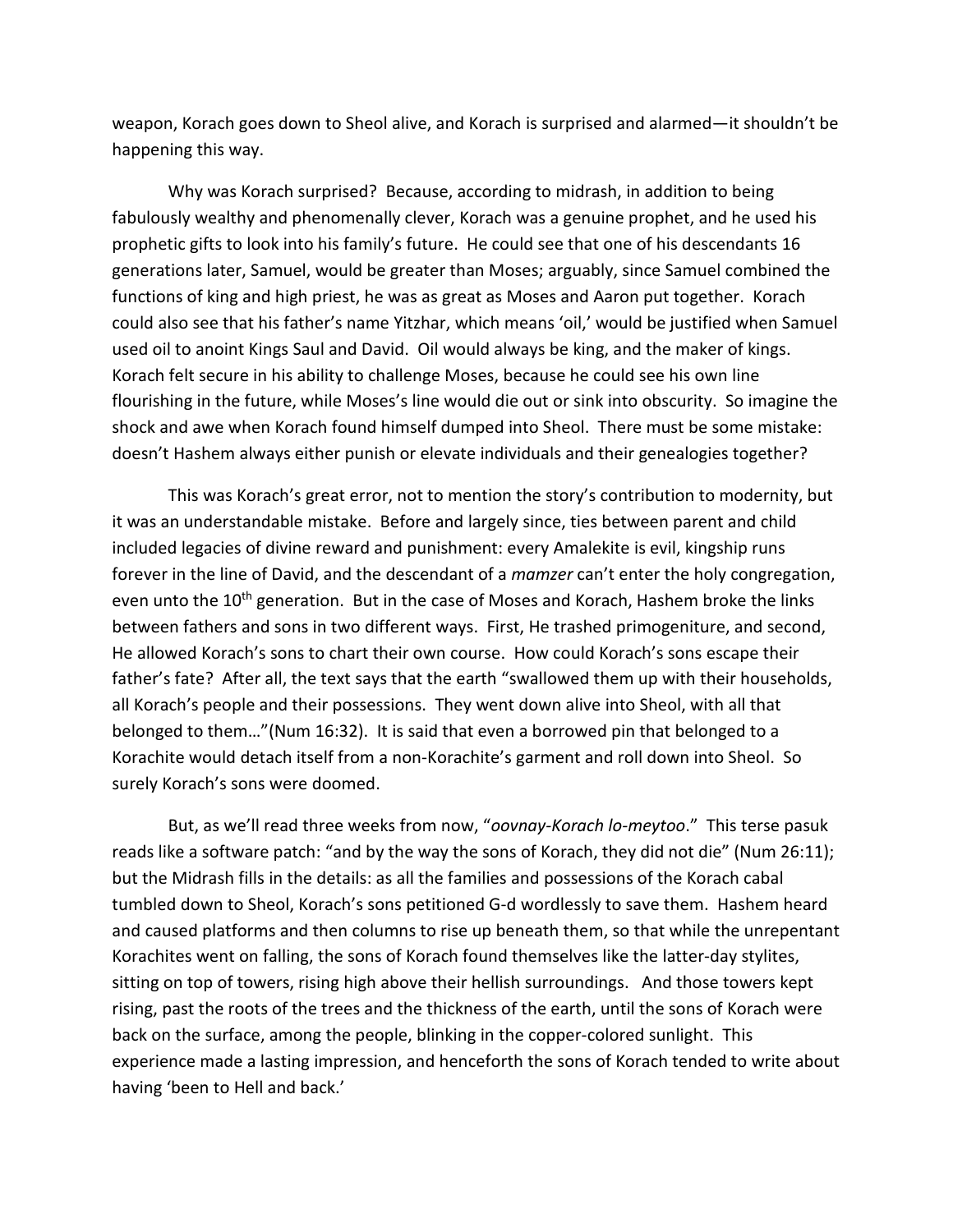The canonical example of Korachite verse is the prayer of Chanah, which we hear in the haftarah for Rosh Hashanah (I Sam 2:6): "*Hashem meymiyt oomchayeh, morid sh'ol v'ya'al—* Hashem deals death and gives life, casts down into Sheol and raises up"…literally, in the case of Chanah's in-laws , because she married Elkanah, a lineal descendant of Korach through his son Eviasaph, who actually was cast down into Sheol and then raised up. The other Korachite verses are Psalms 42-49, explicitly attributed to the sons of Korach, including this line from Psalm 49: "But G-d will redeem my soul from the hand of Sheol…" (Ps 49:15). And 4 other psalms attributed to the sons of Korach, including this line from Psalm 88: "I was reckoned with those who descend into the pit…" (Ps 88:4).

So we have gotten very close to a Jewish precedent for Ananias, using the sons of Korach as our informants: want to know what Hashem is really like, you can ask the sons of Korach, who were 'reckoned with those who descended into the pit,' but lived to tell the tale. But the analogy isn't yet perfect—after all, the sons of Korach did not stay in Sheol. What about Korach himself, stuck in Sheol for the duration? One sympathetic midrash says that the Second Temple, destroyed by the Romans, went underground, and Korach and his fellow rebellious Levites in Sheol became the ghostly officers of this ghostly Temple. When the Temple arises again in Jerusalem, those Levites, including Korach, will be there to help with the sacred vessels. Now there's an implication of *teshuvah* in that story.Did Korach have a change of heart in Sheol, as Ananias must have done in his own context, to warrant his becoming an authority on Jesus?

The Talmud, in tractate Bava Batra, takes the final step in providing the Jewish precedent for "Ananias" when it allows us to hear the repentant voice of Korach (74a). Rabbah bar bar Chana is a tourist in the Holy Land, he is shown the crack in the ground, still hot and smoking after all the centuries, where the rebels were swallowed up by the earth. Rabbah puts his ear to the ground and hears voices saying "Moses and his Torah are true, and we are liars." This is the evidence of *teshuvah* we have been waiting for, and, as Rabbah's wily tour guide, just called "the Arab," surely knew, a satisfying end to Korach's rebellion. So 1,500 years later, when an anonymous American, possibly a generation or two off the slave plantation, asked the rhetorical question of Ananias: 'what kind of man my Jesus is,' it wasn't either rustic ignorance or fresh theological invention; rather, it was a Christian recasting of Rabbah's question to Korach: what kind of man my Moses is—of all people, Korach should have had the time to think, and Korach ought to know. And the answers of Korach and Ananias are of course the same, affirming orthodoxy.

But we can go a little further than Rabbah did in our quest to hear the voice of Korach. We talked about the 12 psalms attributed to the sons of Korach. But many psalms are unattributed, allowing commentators to comb their text for signs of authorship. No less an